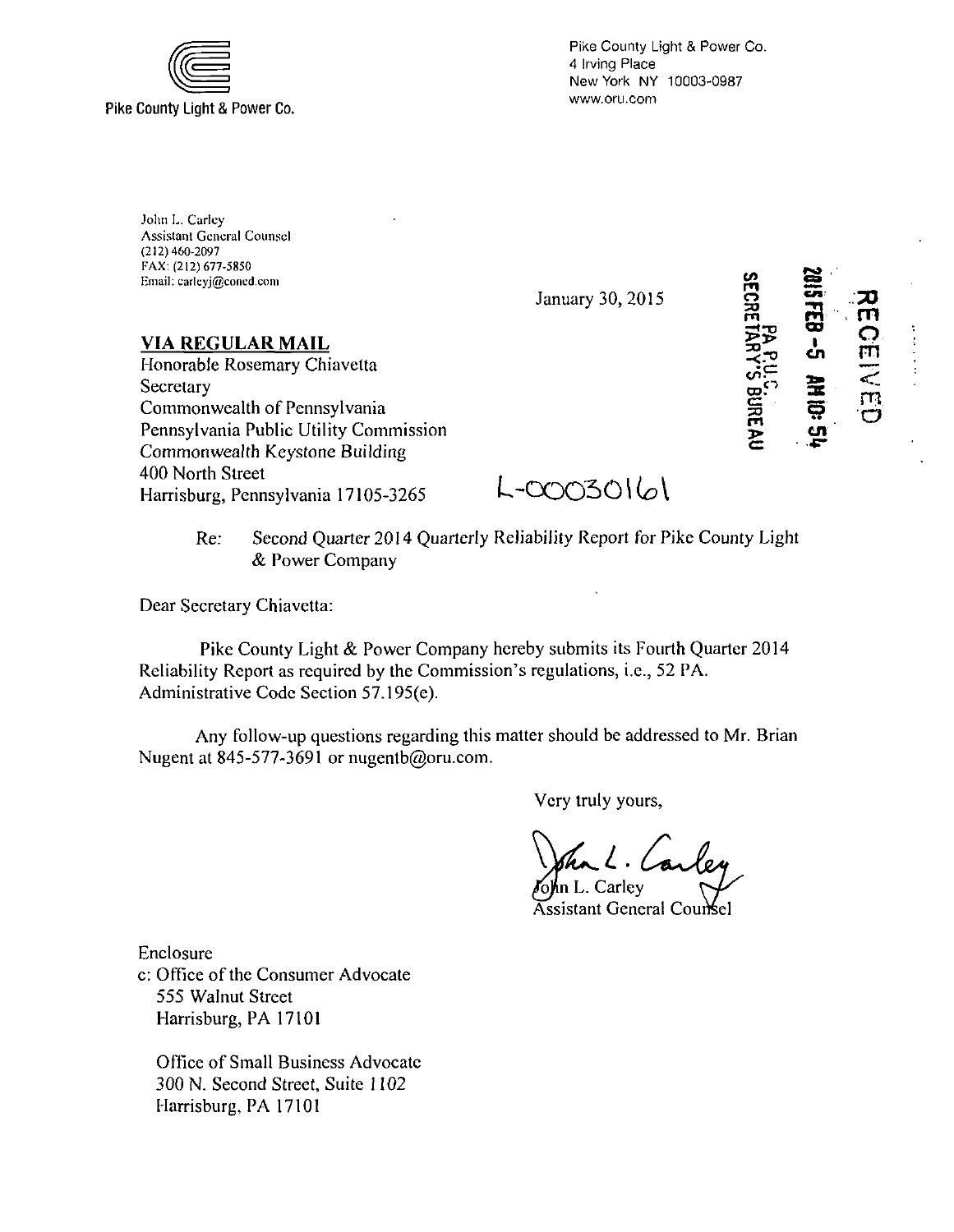

 $\frac{1}{2}$  $\bar{a}$ 

# **Pike County Light & Power Company**

 $\pmb{\ast}$ 

لويه

## **Quarterly Reliability Report**

Fourth Quarter 2014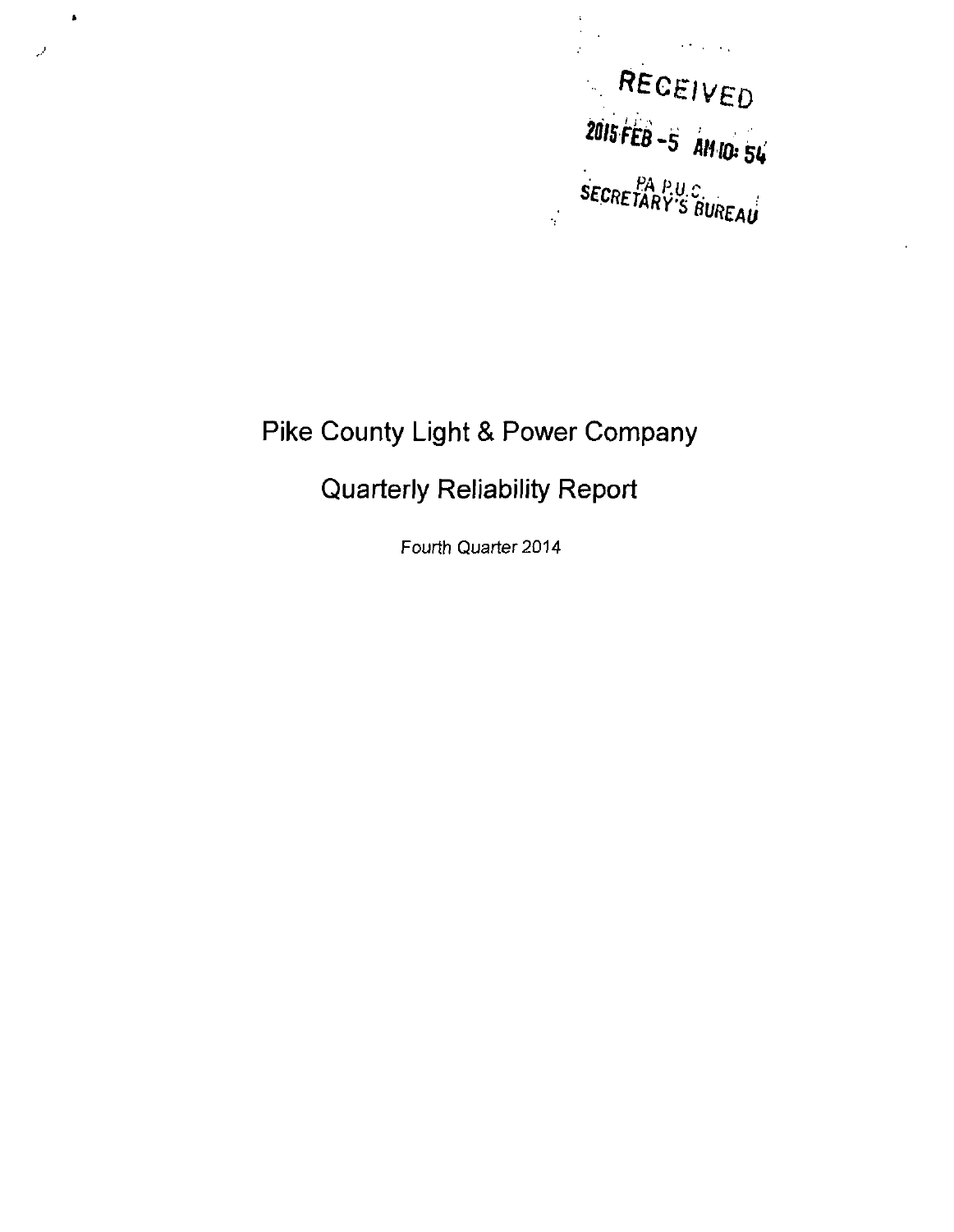

§ 57.195.}(e)(1) 'A<sup>'</sup>description of each major event that occurred during the preceding quarter, including the time and duration ofthe event, the number of customers affected, the cause of the event and any modified procedures adopted in order to avoid or minimize the, impact of similar e'vents in the future.

 $\blacktriangle$ 

 $\lambda$ 

#### **4th Quarter 2014 Major Events**

The Pennsylvania Public Utility Commission has approved the following major event that occurred in the Pike County Light & Power Company ("PCL&P") service territory during the fourth quarter of 2014.

| Date       | Time        | <b>Circuit</b> | Cause | Duration<br>(minutes) | <b>Customers</b><br>Affected | Customer<br><b>Minutes of</b><br><b>Interruptions</b> |
|------------|-------------|----------------|-------|-----------------------|------------------------------|-------------------------------------------------------|
| 11/26/2014 | $1:07$ p.m. | ' 7-6-34       | Storm | 2.708                 | 4.488                        | 1.001.166                                             |

#### November 26 Exclusion

On November 26, 2014, at approximately 9:00 a.m. a winter storm starting as rain and turning to heavy wet snow, entered PCL&P's service territory. The snow continued until approximately 1:00 p.m. on November 27, Thanksgiving Day. Wind speeds gusted up to 11 miles per hour during the day. The heavy snow caused trees and tree limbs to break and sag bringing down primary and secondary wires. One outage was caused by a plow truck running into and damaging a utility pole with cutouts.

### 4th Quarter 2014 Pre-Arranged Outages

| <b>Date</b> | <b>Time</b> | <b>Circuit</b> | Cause                                            | <b>Duration</b><br>(minutes) | <b>Customers</b><br><b>Affected</b> | <b>Customer</b><br><b>Minutes of</b><br>Interruptions |
|-------------|-------------|----------------|--------------------------------------------------|------------------------------|-------------------------------------|-------------------------------------------------------|
|             |             |                | Transformer                                      |                              |                                     |                                                       |
| 11/07/2014  | 9:45        | 104-03-13      | Replacement                                      | 75                           | 2                                   | 150                                                   |
| 11/07/2014  | 13:04       | 104-03-13      | Transformer<br>Replacement<br>Install a new 400A | 112                          | 3                                   | 336                                                   |
| 11/12/2014  | 12:16       | $L7-6-34$      | URD 3 phase<br>service                           | 98                           | 2                                   | 196                                                   |
| 11/12/2014  | 21:59       | $L7 - 6 - 34$  | Replace Broken<br>Poles                          | 169                          | 2528                                | 427,472                                               |
| 12/17/2014  | 11:09       | $L7 - 6 - 34$  | Service problem                                  | 19                           |                                     | 19                                                    |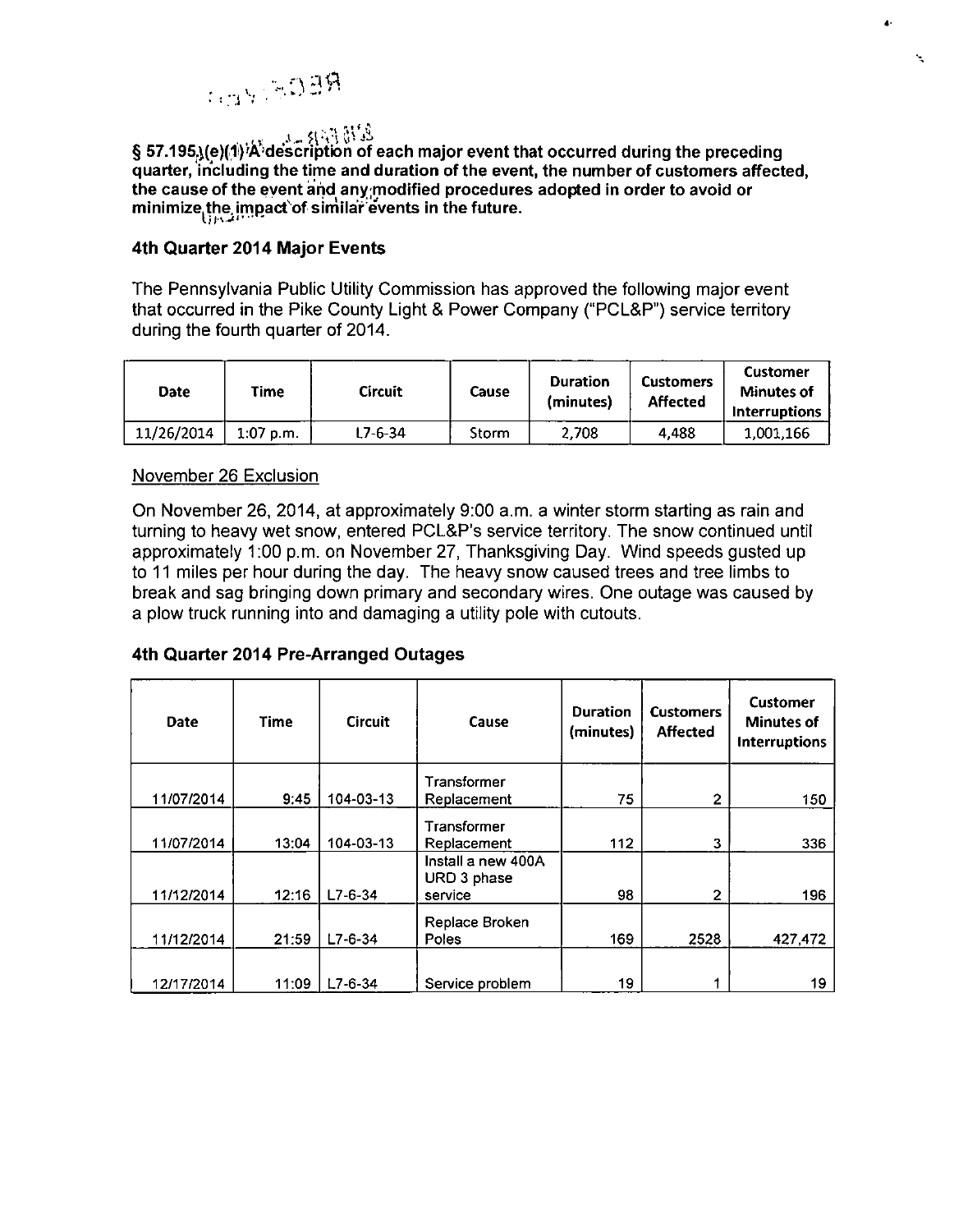**§ 57.195. (e)(2) Rolling 12-month reliability index values (SAIFI, CAIDI, SAIDI, and if available, MAIFI) for the EDO's service territory for the preceding quarter. The report shall include the data used in calculating the indices, namely the average number of customers served, the number of sustained customer interruptions, the number of customers affected, and the customer minutes of interruption. If MAIFI values are provided, the report shall also include the number of customer momentary interruptions.** 

| Year | Quarter    | <b>Customers</b><br>Served | <i><b>Interruptions</b></i> | <b>Customers</b><br><b>Affected</b> | <b>Customer</b><br><b>Minutes of</b><br><b>Interruptions</b> |
|------|------------|----------------------------|-----------------------------|-------------------------------------|--------------------------------------------------------------|
| 2014 | 1st Qtr.   | 4,508                      | 53                          | 9,952                               | 1,639,489                                                    |
| 2014 | 2nd Qtr.   | 4,506                      | 63                          | 12,491                              | 1,759,375                                                    |
| 2014 | 3rd Qtr.   | 4,505                      | 62                          | 9,925                               | 1,046,971                                                    |
| 2014 | $4th$ Qtr. | 4,507                      | 62                          | 9,542                               | 1,008,212                                                    |

#### **Interruption Data Rolling 12-Month Period**

 $\Delta$ 

#### **Performance Ratios - Rolling 12-Month Data**

|                              | <b>Frequency SAIFI</b> | <b>Restoration CAIDI (min)</b> | <b>Duration SAIDI (min)</b> |
|------------------------------|------------------------|--------------------------------|-----------------------------|
| <b>Benchmark</b>             | 0.61                   | 174                            | 106                         |
| Rolling 12 Month<br>Standard | 0.83                   | 235                            | 195                         |

| Year | Quarter              | <b>Frequency SAIFI</b> | Restoration<br><b>CAIDI</b> | <b>Duration SAIDI</b> |
|------|----------------------|------------------------|-----------------------------|-----------------------|
| 2014 | 1st Qtr.             | 2.21                   | 165                         | 364                   |
| 2014 | 2nd Qtr.             | 2.77                   | 141                         | 391                   |
| 2014 | 3rd Qtr.             | 2.20                   | 105                         | 232                   |
| 2014 | 4 <sup>th</sup> Qtr. | 2.12                   | 106                         | 224                   |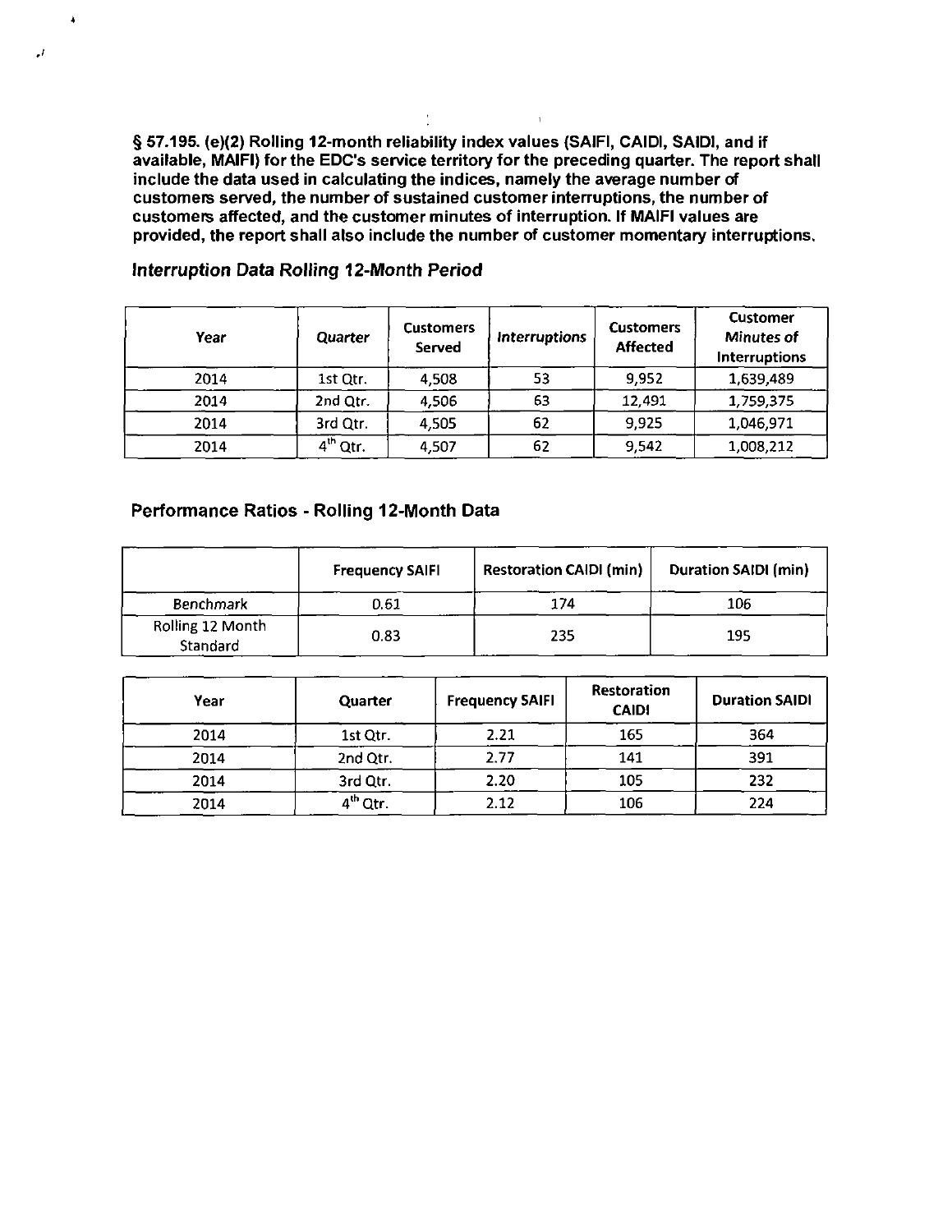**§ 57.195. (e)(5) A rolling 12-month breakdown and analysis of outage causes during the preceding quarter, including the number and percentage of service outages, the number of customers interrupted, and customer interruption minutes categorized by outage cause such as equipment failure, animal contact, tree related, and so forth. Proposed solutions to identified service problems shall be reported.** 

 $\begin{pmatrix} \Phi_1 & & & \\ & \Phi_2 & & \\ & & \Phi_3 \end{pmatrix}$ 

| Cause                   | <b>Number of Interruptions</b> |            | <b>Customers Affected</b> |            | <b>Customer Minutes of</b><br>Interruption |            |
|-------------------------|--------------------------------|------------|---------------------------|------------|--------------------------------------------|------------|
|                         | 12-Month                       | % of Total | 12-Month                  | % of Total | 12-Month                                   | % of Total |
| <b>Tree Contact</b>     | 27                             | 43.5%      | 1,335                     | 14.0%      | 221,033                                    | 21.9%      |
| Equip. Failure          | 20                             | 32.3%      | 2.957                     | 31.0%      | 206,258                                    | 20.5%      |
| Unknown-Other           | 7                              | 11.3%      | 767                       | 8.0%       | 87,446                                     | 8.7%       |
| <b>Animal Contact</b>   | 3                              | 4.8%       | 28                        | .3%        | 3,578                                      | .4%        |
| Lightning               | 3                              | 4.8%       | 33                        | .3%        | 6,109                                      | .6%        |
| Overload                | 1                              | 1.6%       | 4,421                     | 46.3%      | 483,565                                    | 48.0%      |
| <b>Work Error</b>       | 1                              | 1.6%       |                           | 0%         | 223                                        | 0%         |
| Non-Comp Acc.           | 0                              | 0%         | $\Omega$                  | 0%         | 0                                          | 0%         |
| <b>Customer Problem</b> | 0                              | 0%         | 0                         | 0%         | 0                                          | 0%         |
| <b>All Causes</b>       |                                | 62         |                           | 9,542      |                                            | 1,008,212  |

 $\bullet$ 

 $\cdot$